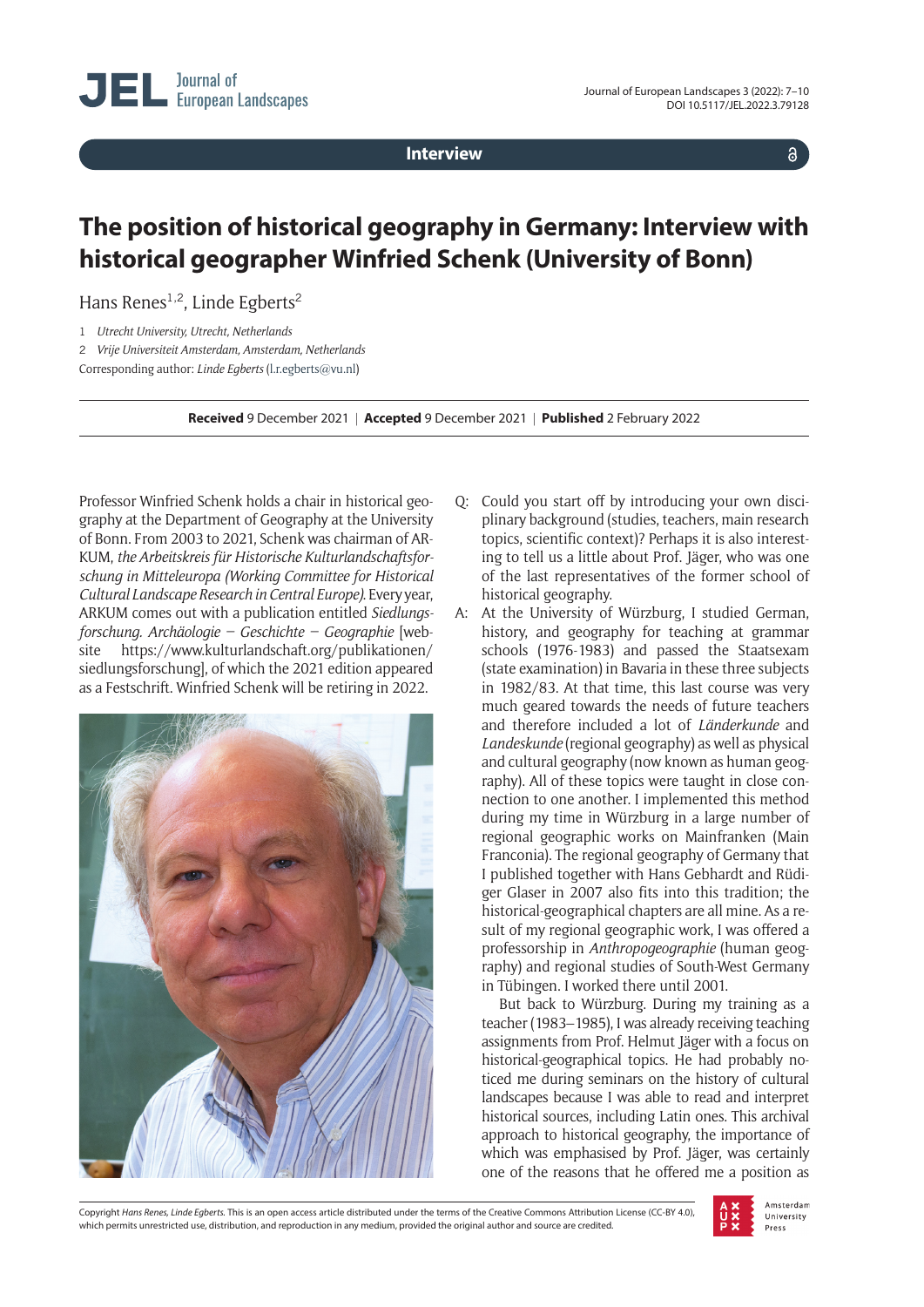a research assistant at the Institute for Geography in Würzburg after I completed my teacher's training. I worked at the Würzburg Institute for Geography in the same position from 1985 to 1996. During that time, I also wrote my dissertation (in 1988, on the spatial impacts of the Cistercian Abbey of Ebrach in Franconia in the Early Modern Period) as well as my habilitation thesis (in 1994, on forest use, forest condition and regional development in Central Germany in pre-industrial times) on the basis of written and cartographic sources. Prof. Jäger had pointed out both topics to me in a far-sighted manner, as he was aware of the large number of archival sources pertaining to these research fields. Back then, I did not suspect that they would inspire a life-long career in research!

In terms of the methodology I used for my major works, I always evaluated archival documents first before going into the field to observe the landscape. Only from a certain point in the research process does the interplay between archival studies and fieldwork really starts to take place. In the field, I then found many manifestations of the researched phenomena, whether in material or immaterial forms (such as mentalities, language, or politics). Research into the persistence of spatial structures and elements in the broadest sense has fascinated me ever since.

Furthermore, my methodological approach is explicitly inductive. When dealing with a topic, I first use archive material to uncover its different aspects in a wide and open manner, which helps to structure my further research. Only then do I derive abstractions or general statements from my findings, such as the spatial impact of the Cistercian order or the history of forests. In the tradition of Helmut Jäger, my approach is not very theory-based, but rather utilises analytical concepts to capture the essence of a topic and to structure the material data. A good example can be found in the concept of the cultural landscape as it contains a multitude of aspects, though the analytical view is oriented towards the spatial activities of people in the past. With this approach, I have seen different discourses, such as environmental history, come and go in the course of my time as a researcher. But I can live with some hidden critique because my findings are in a way timeless, as they were directly drawn from sources. My participation in relevant discussions on environmental history, for example on the debate on 18<sup>th</sup> century wood scarcity, consisted primarily in reconstructing "real" forest conditions in a specific region and period based on archival sources and from there, determining the corresponding wood supply. By evaluating serial sources such as forest accounts over a long period of time, I have shown that building "long series" can provide useful insights for this discourse.

My method of working from the archival sources towards the cultural landscape also stands in opposition to the approach of many landscape planners

and architects. They systematically start from the current landscape and the elements and structures still visible there and then search for data to explain the corresponding phenomena they observed. Because limitations in terms of time and finances usually make archival research impossible, many of these explanations end up being extrapolations of results from research elsewhere. Form is ambiguous by definition. One cannot unambiguously deduce the genesis or function of an object from the form, but always needs additional information, which I draw mainly from archival documents.

- Q: In 2001, you succeeded Prof. Klaus Fehn in Bonn. What research themes have you worked on during your Bonn years?
- A: Since my professional move to Bonn, I have mainly dealt with questions of applied historical geography. In doing so, I have deliberately followed in the footsteps of Prof. Klaus Fehn who, in close contact with colleagues from the Netherlands, has made a significant contribution to the development of this field. Together with him and Dietrich Denecke, I had already published a textbook on "Kulturlandschaftspflege" (cultural landscape management) in 1997 during my time as a professor in regional geography in Tübingen. The institutional platform behind its development was a working group of the same name in the DAL, *Deutschen Akademie für Landeskunde* (German Academy for Regional Studies).

I practiced applied historical geography in a large number of reports on cultural landscape development and regional development, in the Rhineland mostly, in collaboration with Dr. Klaus-Dieter Kleefeld and Drs. Peter Burggraaff. The close cooperation with the department for cultural landscape maintenance at the *Landschaftsverband Rheinland* (Rhineland Regional Association) was particularly important for the development and content of the digital landscape information system *KulaDig (Kulturlandschaft Digital)*. This cooperation was formalised with the signing of a cooperation agreement in 2011.

My application-related work has been recognised by appointments to commissions for the selection of World Heritage Sites. I am particularly pleased that my basic research on the Cistercians is now being continued throughout Europe in the context of the Cisterscape project, with a focus on certain aspects of regional development.

Q: What is the institutional position of historic landscape and settlement research in Central Europe? How is historical geography organised in Bonn (universities, organisations, regular meetings, journals)? With Fehn's retirement, the independent Seminar for Historical Geography was dissolved, and historical geography became part of the Faculty of Geography. What difference has this made?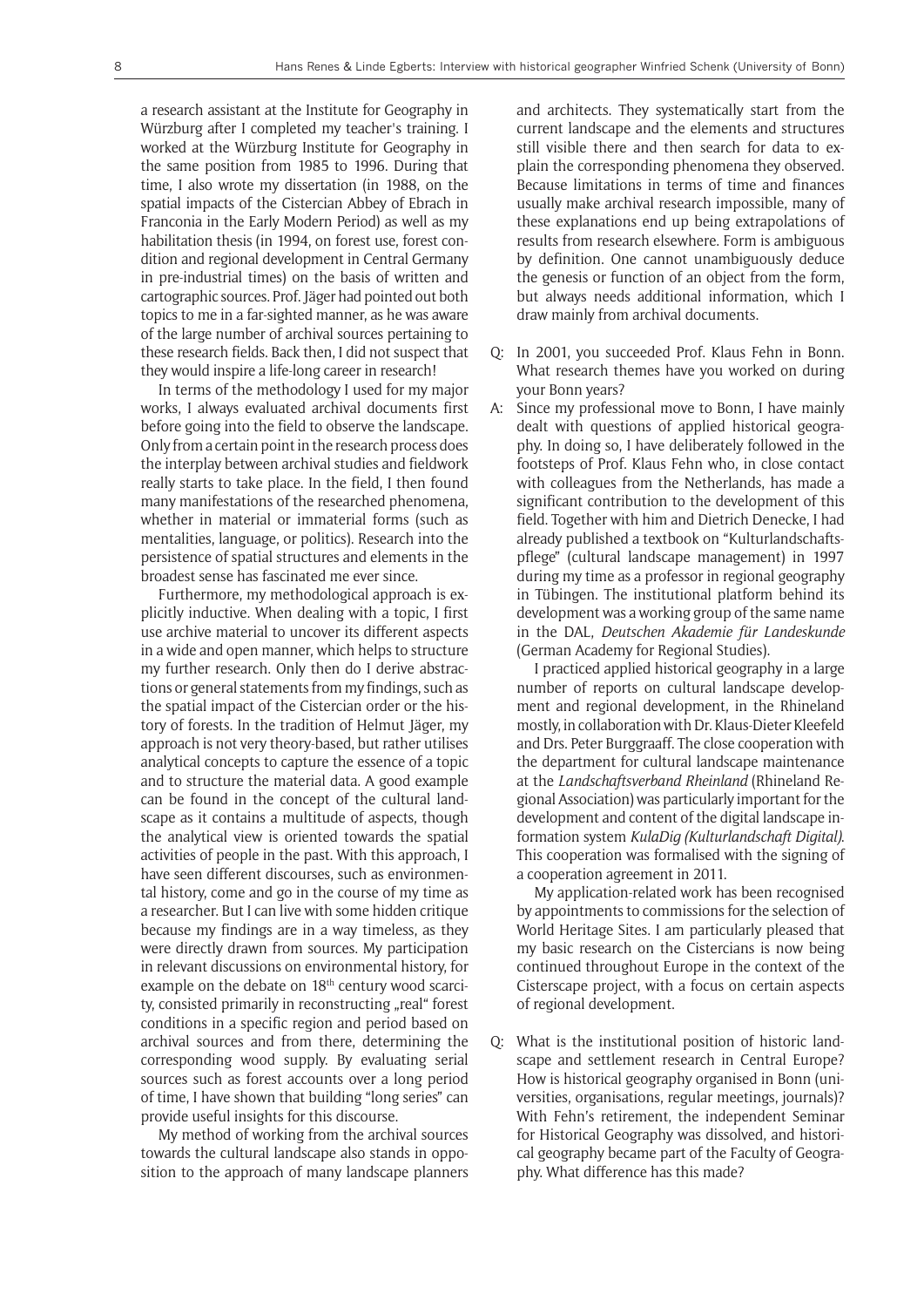A: In the 1990s and early 2000s in particular, I took part in various conferences organised by the Permanent European Conference for the Study of the Rural Landscape (PECSRL) and the European Society for Environmental History (ESEH). While I gave presentations, I did not hold any leading positions. One of the main reasons for this was the workload that resulted from taking over the professorship for historical geography in Bonn as the successor to Prof. Klaus Fehn in 2001. He was able to conduct the Seminar for Historical Geography within the Faculty of Philosophy largely autonomously. However, when I took up my professorship in historical geography, the seminar was transferred to the Institute for Geography that is part of the Faculty of Mathematics and Natural Sciences. My input was crucial in making the move to another faculty, which was particularly successful thanks to the efforts of Prof. Fehn. Since my profile was that of a geographer, I really wanted to get into that department. I also feared that if I stayed in the Faculty of Philosophy, historical geography would be used as a "quarry" in the event of spending cuts.

Historical geography was now part of the largest geographical institute in Germany. As a consequence, I had to take on a multitude of teaching and administrative duties at institutional, disciplinary, and faculty levels. I also had to cooperate with many colleagues, supervise a large number of theses and write a corresponding number of reports.

Furthermore, I wanted to get through to the large number of geography students! Until the abolition of the *Magister* degree in 2007, I was in an ideal situation: I was able to teach historical geography to a large number of students from different related subjects such as archaeology, history or ethnology as well as to reach students from all degree programs in geography. After the introduction of the new bachelor's and master's degrees, I was faced with a very young audience who barely had any historical knowledge and were hardly acquainted with historical methodology and the corresponding auxiliary sciences. I could therefore only introduce topics from the field of historical geography in homeopathic doses or in relation to a few case-studies in the current curricula. This made it very difficult to train them in historical geography, so I referred students who wanted to study historical geography more intensively to my former colleague, Prof. Dr. Andreas Dix, who offers a master's degree in historical geography in Bamberg.

In retrospect, switching to the Institute for Geography was the right step, because it offered an ideal organisational, financial, personal, infrastructural, and collegial framework for my work.

Q: As chairman of ARKUM, you had a central position in interdisciplinary settlement research. When you took over that position, ARKUM was reorganised

and received a new name: *Arbeitskreis für Historische Kulturlandschaftsforschung in Mitteleuropa*  (Working Committee for Historic Cultural Landscape Research in Central Europe). Before that, the group was known as the *Arbeitskreis für genetische Siedlungsforschung in Mitteleuropa* (Working Group for Historic Settlement Research in Central Europe), founded 1972. The name ARKUM reflects a shift from historic settlement research towards historic landscape research. What do you think of these developments?

- A: I do not see a fundamental difference in content between the working group for genetic settlement research under Fehn's leadership and ARKUM under my chairmanship. The older name was mostly the result of tactical considerations. Indeed, in the years that the working group was founded, "landscape" was a contaminated term within geography, and other disciplines had not yet gone through the shift to more spatial approaches. This also explains why the name *Siedlungsforschung* (settlement research) was chosen for the association's annual publication. Today, the term "landscape" can once again be used more freely in geography, as the work of Olaf Kühne shows. I consciously use the term "cultural landscape" because it focuses on spatial human activities from a historical perspective, which allows to combine archaeology, history and human geography into one single working group, which positions itself knowingly outside of the field of geography. That is not a problem for me. Rather, I see the interdisciplinarity that arises from it as a strength, which becomes visible in the innovative topics that emerge from the annual meetings.
- Q: How do you see the future of historic landscape research in Central Europe? Are there differences between countries? We have the impression that the field of landscape is thriving and that the public interest in the concept of landscape has grown. At the same time, geographers seem to be leaving this field of study behind, in particular at universities.
- A: I perceive a contradiction between, on the one hand, the high demand for "my" topics and for historically-geographically trained graduates (for example for the cultural landscape management department in the *Landschaftsverband Rheinland)* and, on the other hand, the weakening institutional anchoring of historical geography at universities in Central Europe, including the Netherlands. At the University of Bonn, my position will be taken over by someone who was not trained as a historical geographer. Historical geography will end with my retirement in September 2022. This fits in a long-running trend towards the reduction of positions for historical geography in Central Europe. The number of relevant positions in Germany is now so low that one cannot advise younger people to try and make a name